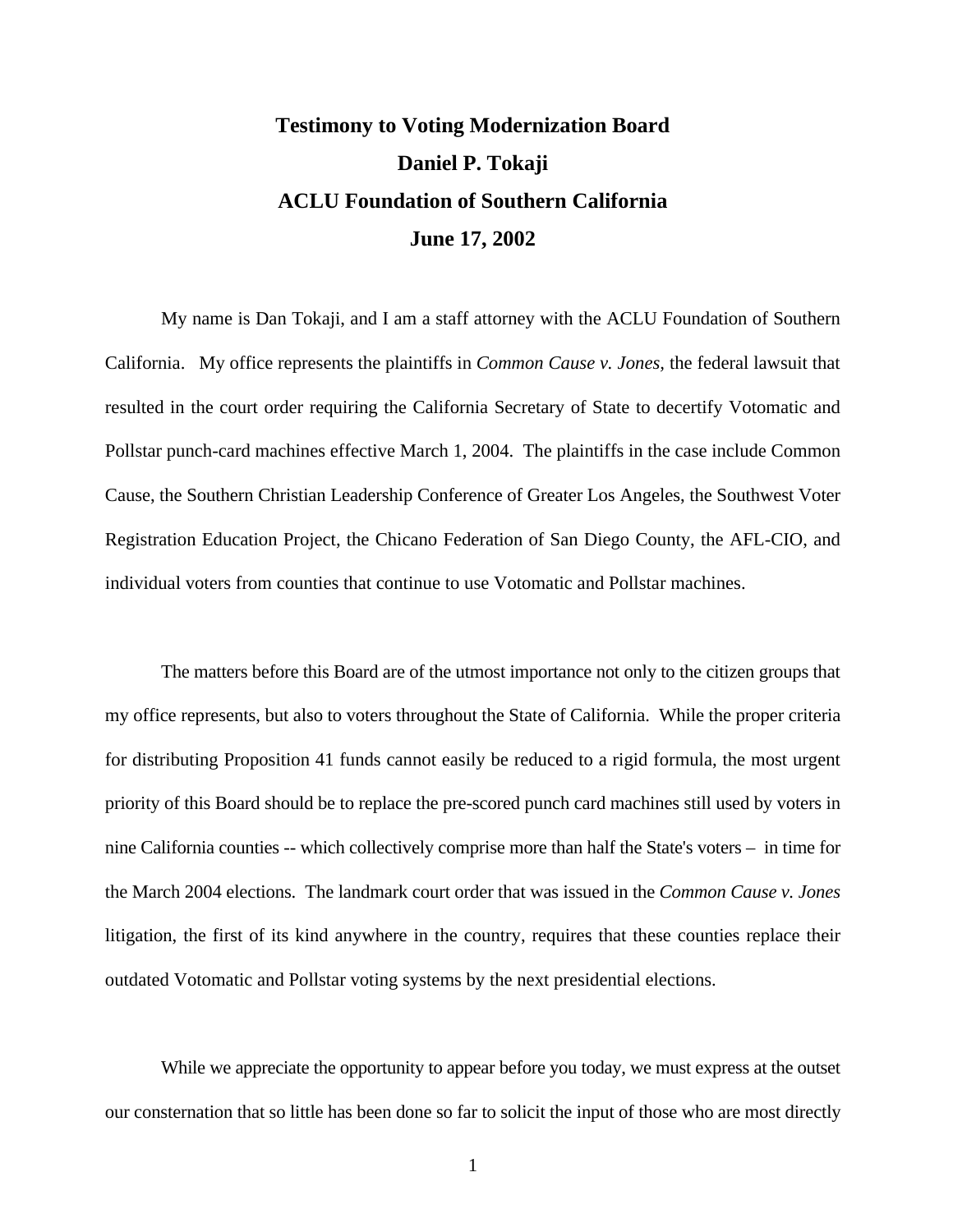affected by the enormous changes taking place in California's voting system. I am referring, of course, to the voters themselves. There appears to have been no attempt whatsoever to invite or to include California voters or citizen groups to the first meeting of this Board, which took place on June 6, 2002. Nor has there been any apparent effort by this Board to do outreach or obtain community input prior to today's meeting. Yet it is the People of the California who have the most direct stake in the decisions that this Board will ultimately make.

Unfortunately, as I shall explain, this is not the first time that the People of California have been shut out of the decisionmaking process regarding election reform. Given that we are talking about the right to vote – which the United States Supreme Court has long recognized to be among the most fundamental rights protected by the Constitution – it is regrettable that there has not been a greater effort on the part of public officials to obtain input from the citizens whom they are sworn to serve.

In order to put the instant proceedings in context, it is necessary to have some understanding of the efforts of the ACLU, Common Cause, and other citizen groups to force the State to make sorely needed improvements to the infrastructure of our democracy. For many years, the State of California has had an election system that violates the basic voting rights of Californians, because it employs voting machines with widely disparate rates of reliability. The worst offenders are Pollstar and Votomatic punchcard machines, the same type of machines that caused so many problems in Florida. Because of their tendency to result in hanging chads, dimpled chads, and the like, many punchcard ballots wind up not being counted even though voters who cast them fully intended to cast votes. These outdated machines have nevertheless continued to be used in nine California counties: Los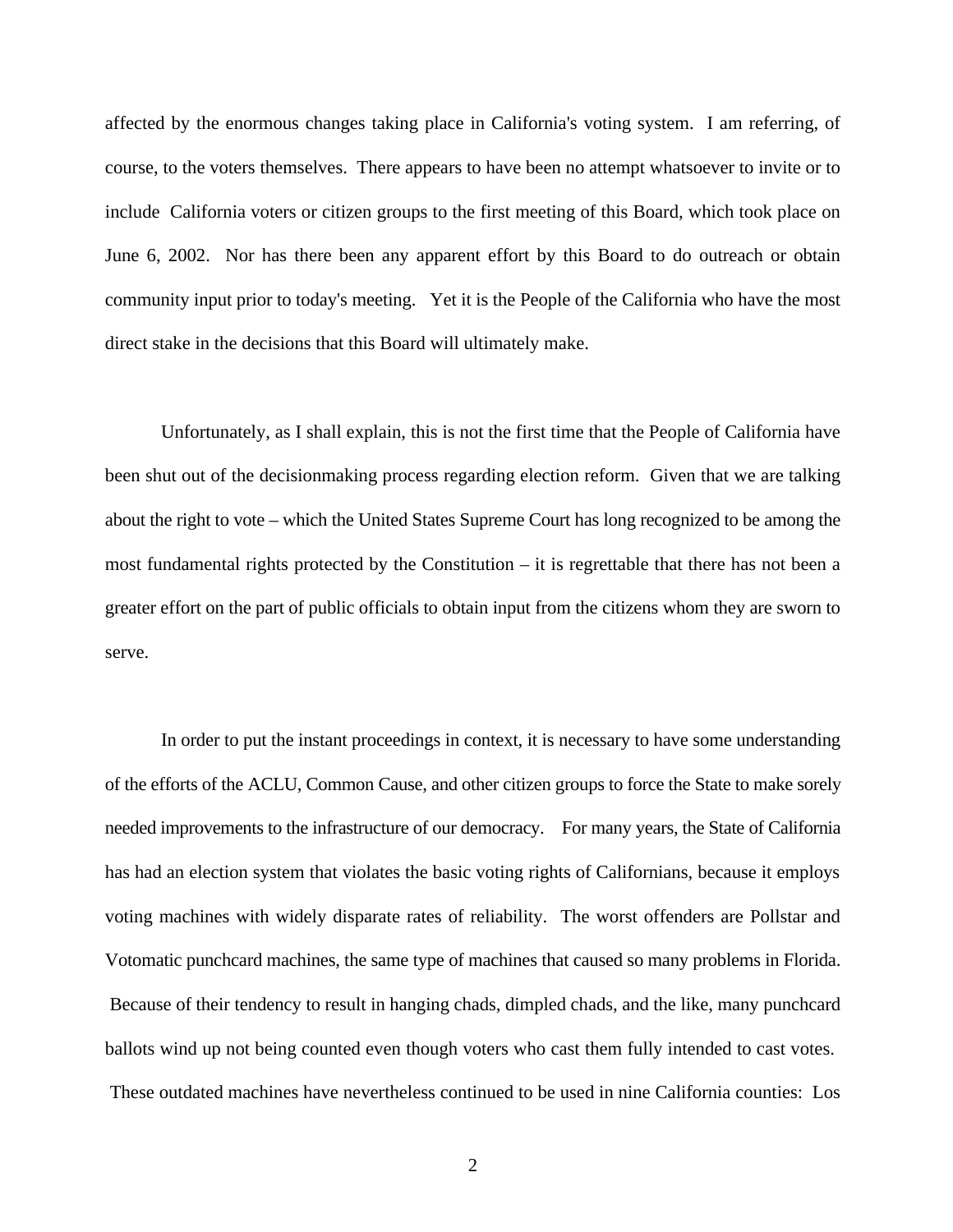Angeles, San Diego, Santa Clara, Alameda, San Bernardino, Sacramento, Solano, Shasta, and Mendocino. As shown by statistics released at Assembly hearings in January 2001, these machines have uncounted vote rates (i.e., combined overvote and undervote rate) more than twice that of any other system used in California.

The result of the disparities in voting equipment used in this state is that voters in some counties – and a disproportionately large number of people of color – have been disenfranchised, and will continue to be disenfranchised until they are replaced. In Los Angeles County, for example, the uncounted vote rate was over **four and one-half times** that of neighboring Riverside County. While Los Angeles County had a 2.7% uncounted vote rate, Riverside County's was only 0.6%.

Worse still, African Americans, Latinos, and Asian Americans, who disproportionately reside in those counties using Votomatic-style machines, are hardest hit by the technology gap. According to one study, based on data from the 1996 election, only 58.3% of white voters voted on outdated punch card machines, compared to 80.8% of African American voters and 66.6% of Latino voters. That same study found that nationwide "Hispanics are much more likely than whites to live in punch card counties, although this disparity would be eliminated entirely if Los Angeles County abandoned its use of punch cards." Eliminating the racial inequalities that result from the use of antiquated punch card systems must be given the highest priority.

The public's attention was focused on these defects in our voting systems for the first time during the 2000 election. But those who have looked carefully at the issue – including people within the Secretary of State's office – have been aware of the problem for years. Indeed, the Secretary of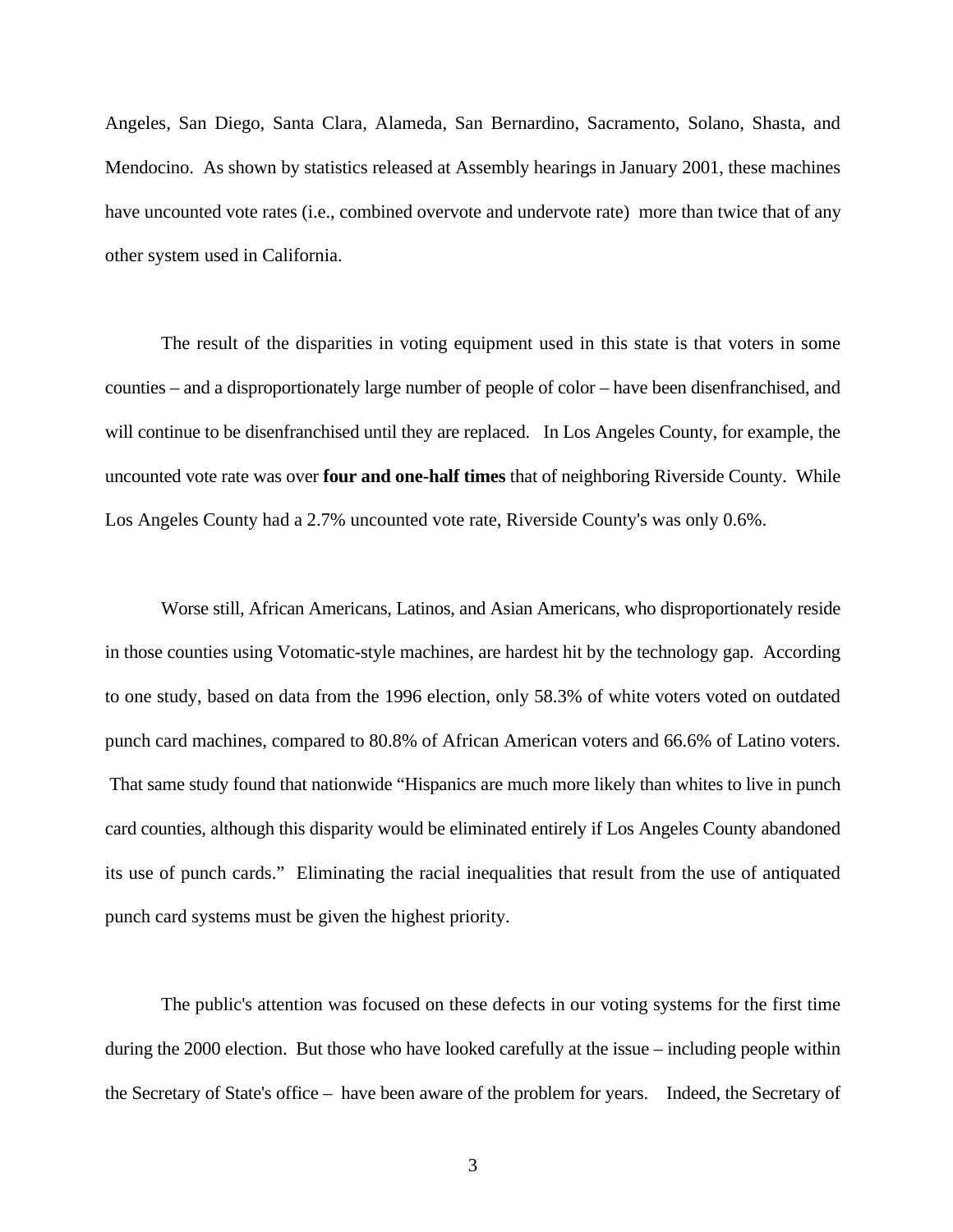State's files contain documents dating back to the 1970's regarding the "chad" problem associated with pre-scored punch card machines.

Because of these glaring defects in California's voting systems, the ACLU brought suit in April 2001 on behalf of Common Cause and other groups, to force the Secretary of State to decertify Votomatic and Pollstar punch-card machines. We brought the *Common Cause v. Jones* lawsuit to ensure that California would not become the next Florida – and, in particular, sought to have these machines replaced no later than 2004.

After initially disclaiming responsibility and seeking to have the lawsuit thrown out, Secretary Jones finally, in September 2001, conceded that punch-card voting machines are "obsolete" and agreed to decertify them. Nevertheless, Jones refused to require their replacement in time for the 2004 elections

Secretary Jones' office conducted hearings on the date of decertification in November 2001. But while the Secretary of State invited vendors and county registrars to testify at the hearing, the People of the State were not encouraged to have their voices heard. The Secretary of State's office heard hours of testimony from vendors and county officials, but refused to hear from the citizens whose votes are systematically discounted as a result of the continuing use of Votomatic and Pollstar systems. When the citizen groups that my office represents sought permission to speak at the November 2001 hearing, we were refused permission by the Secretary of State. In a written response to our request to testify, the Secretary of State's office informed us that they were only interested in hearing from those "directly affected" by the decision regarding conversion date.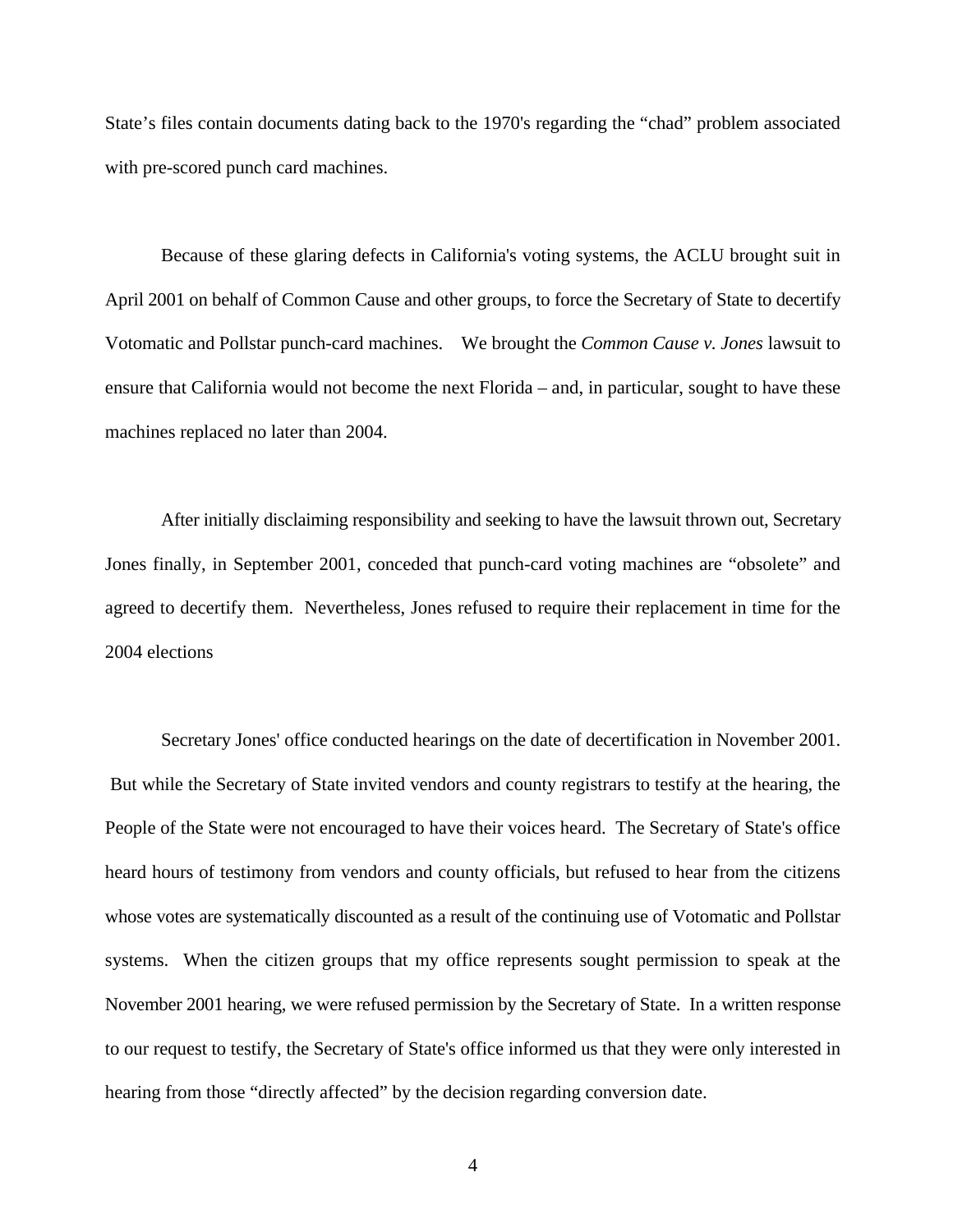With all due respect to the Secretary of State, there is no one more "directly affected" by the continuing use of outdated voting equipment than the People of the State of California, whose voting rights are put at risk by our antiquated voting technology. Through their enactment of Proposition 41 and Proposition 43 in the March 2002 elections, California voters have unambiguously expressed their desire that everyone's vote be counted.

In the *Common Cause v. Jones* case, we spoke to dozens of election officials throughout the country, who met the challenge of upgrading the infrastructure of democracy. The experience of other jurisdictions – several of which have made transitions in far less time than that available to the nine California counties – confirms that it can be done in time for the 2004 elections.

Nevertheless, the Secretary of State refused to take action to make sure that outdated punchcard systems were replaced by 2004, instead setting a 2005 decertification date. As a result, the federal court was forced to step in to protect voters' rights. In view of the overwhelming evidence showing that replacement by 2004 is feasible, the court (Judge Stephen V. Wilson) entered an order in Plaintiffs' favor on February 20, 2002. The February 20, 2002 order required that, within seven days, Secretary Jones enter into a consent decree providing for a 2004 replacement date.

Rather than consenting to a 2004 decertification date, the Secretary of State asked for reconsideration of the February 20, 2002 court order. Again, the Secretary of State's attempt to delay election reform was decisively rejected by the federal court. In May 2004, the district court issued its final judgment requiring decertification of Pollstar and Votomatic punch-card machines by March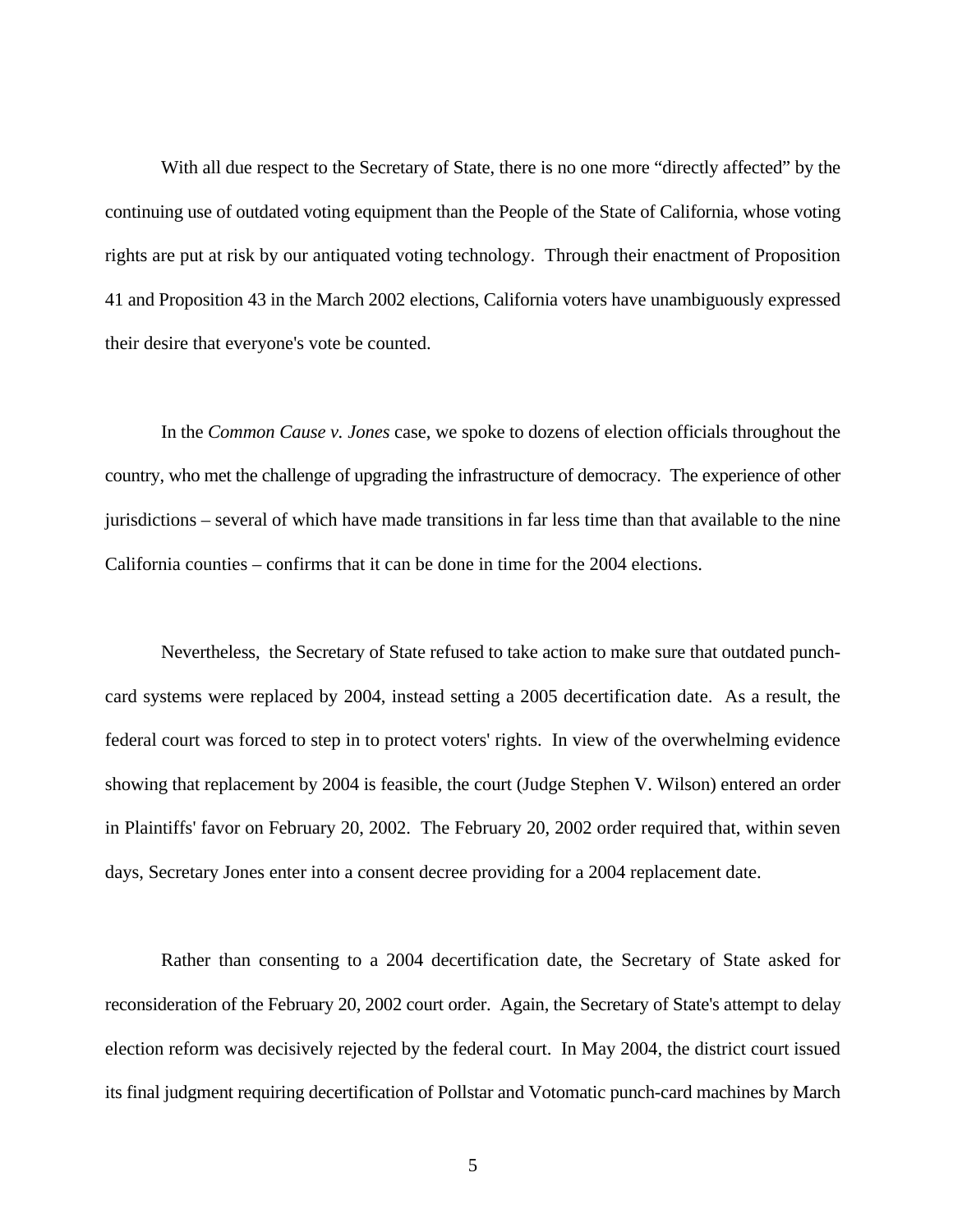1, 2004.

Against this backdrop, I shall lay out the criteria that numerous citizen groups whose voices have thus far not been heard believe should guide this Board in determining how to distribute Proposition 41 monies.

First and foremost, this Board must provide funds to the nine counties that are required to replace their systems by that date under the *Common Cause v. Jones* court order. If these machines continue to be used in the 2004 presidential elections, the voting rights of 8.4 million California voters -- including a disproportionate number of people of color -- will be violated.

As a civil rights advocate, I am all too familiar with the saying: "Justice delayed is justice denied." This reminds us of the many years following the Supreme Court's landmark decision in *Brown v. Board of Education*, when public schools remained segregated, long after the illegality of such practices was clearly established as a matter of law. The phrase "all deliberate speed" became a justification for foot-dragging by an intransigent bureaucracy resistant to change, resulting in the denial of the rights of thousands of schoolchildren to an equal education. It is of the utmost importance that replacement of the worst machines – the Votomatic and Pollstar systems that are the voting equivalent of the horse and buggy – be given the highest priority in the distribution of Proposition 41 funds.

The next consideration in distributing Proposition 41 funds should be the population of the counties making a transition to better voting equipment. Allocating monies in other ways – for instance, by the number of polling places rather than number of people – risks disadvantaging larger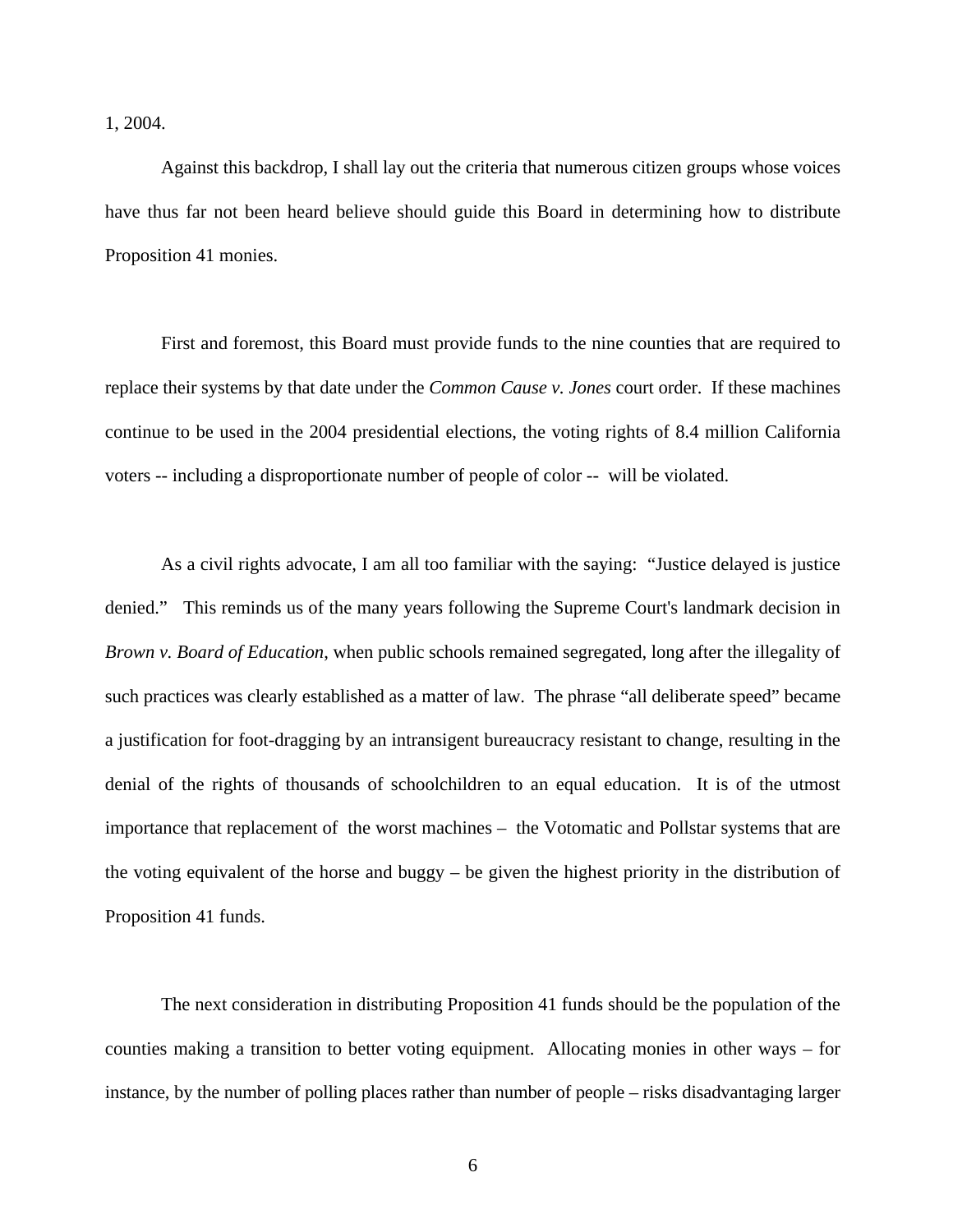urban counties, many of which are in the greatest need of replacing their voting systems. To deny these counties adequate funds would violate voting rights protected by the federal and state constitutions as well as the Voting Rights Act, could exacerbate the technology gap that already has a disparate impact on people of color, and might well result in additional litigation. The evidence we obtained in the context of the *Common Cause v. Jones* case confirms that there is no legitimate justification for allocating monies based on the number of polling places rather than the number of voters. Polling places with a smaller number of voters can simply use fewer machines.

Third, this Board should ensure that counties convert to systems that best accommodate the needs of voters with disabilities and voters of limited English proficiency. Under both the federal and state constitutions, everyone has the right to vote and to have their vote counted. This emphatically includes people who are disabled and people who are not fluent in English. Here again, the failure to safeguard the rights of all California voters could well result in additional litigation. If the needs of disabled voters are not met, then litigation under the Americans with Disabilities Act and other civil rights laws is all but certain. If the needs of non-English speakers are not met, then the State and counties could face litigation under Section 203 of the Voting Rights Act.

Finally, this Board should provide incentives for counties to convert to systems that best meet the needs of all their voters – even if it means greater up-front costs per voter. In addition to access for people with disabilities and for non-English proficient voters, the criteria that voting systems should meet include: (1) accurately recording voters' choices; (2) providing an auditable record of votes cast; (3) having an effective means by which voters can "check" their ballots, to determine whether they have overvoted and undervoted; and (4) protecting the privacy of all those who seek to